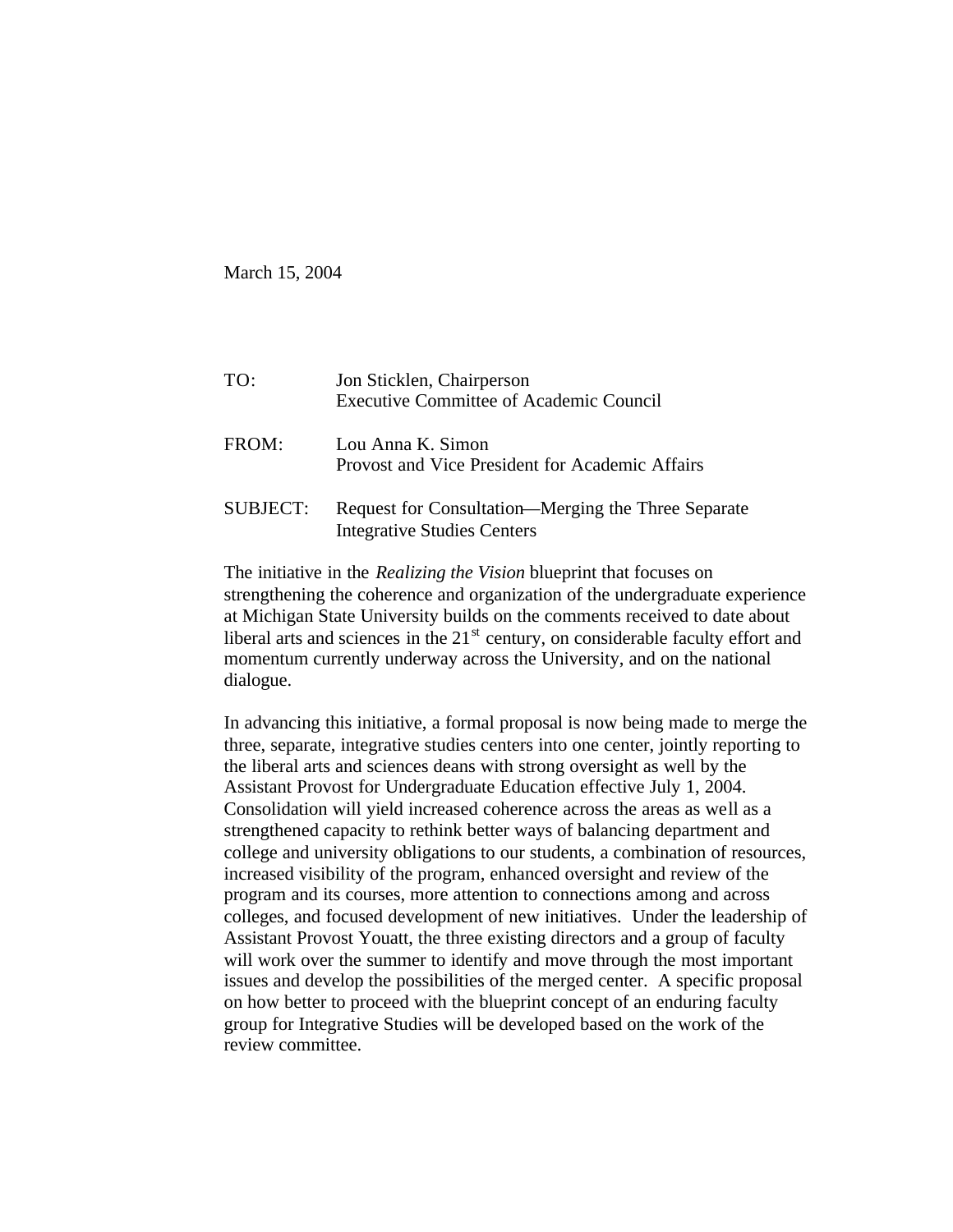I note that the formal action to restructure the centers for integrative studies will require approval by the Board of Trustees.

I seek the advice of the Executive Committee of Academic Council as to which University-level governance committees should be consulted regarding this proposal. Assistant Provost June Youatt will be present at the March 16, 2004 meeting of the Committee to discuss this proposal.

c: Members, Executive Committee of Academic Council Assistant Provost Youatt Assistant Provost Klomparens Dean Baba Dean Leroi Dean Wilkins Director Waltzer Director Sibley Director Mehretu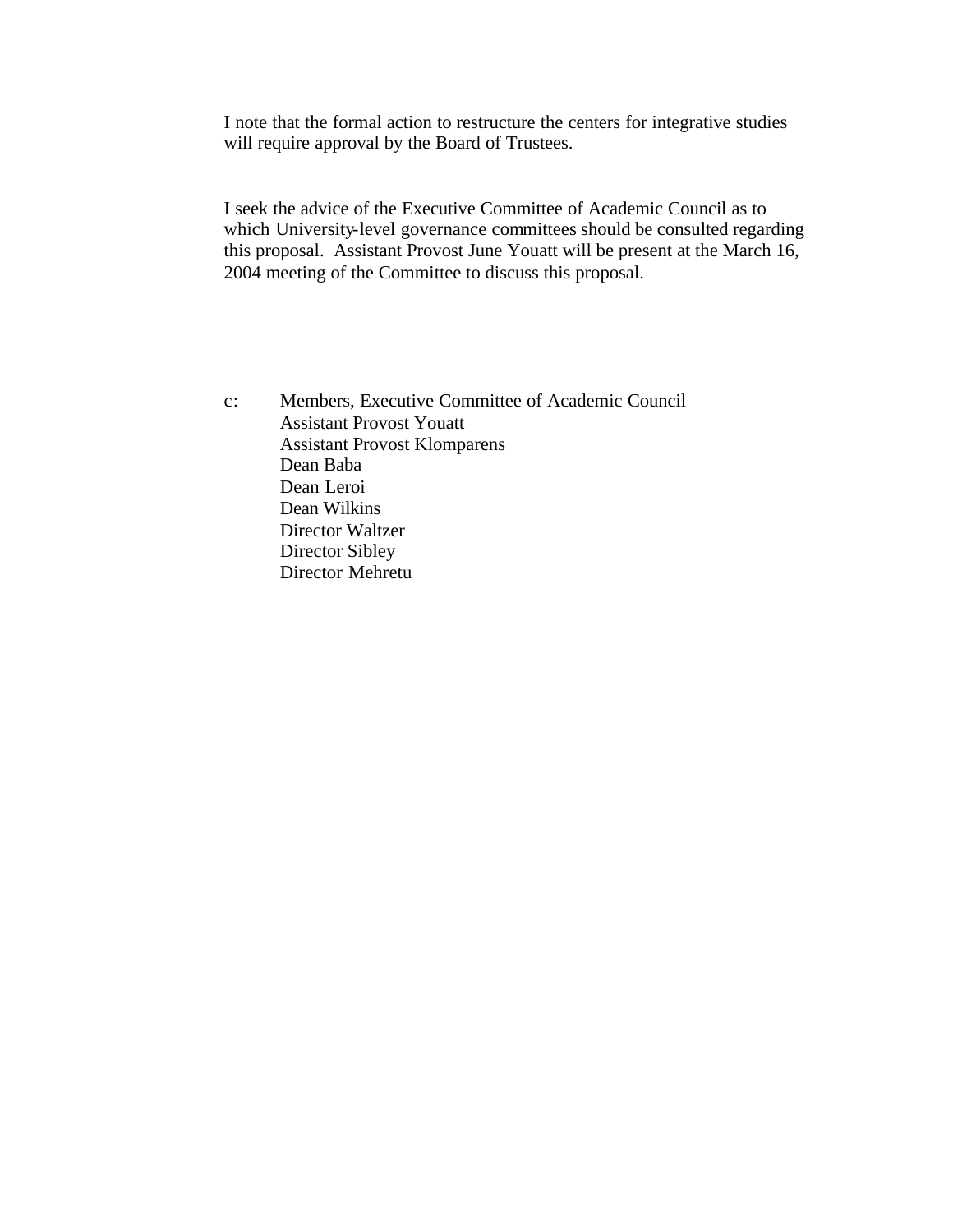March 15, 2004

| To:   | Lou Anna K. Simon<br><b>Provost and Vice President for Academic Affairs</b> |
|-------|-----------------------------------------------------------------------------|
| From: | June Pierce Youatt<br>Assistant Provost for Undergraduate Education         |
| Re:   | Merging the Three Separate Integrative Studies Centers                      |

Michigan State University is committed to providing a common, broad and coherent general education program for our undergraduate students. As a consequence of the deliberation that occurred as part of the Council for Review of Undergraduate Education (CRUE), MSU created the integrative studies program. The goals of integrative studies exceed those of general education programs which are constituted as a menu of disconnected, introductory, disciplinary courses. Rather, Integrative Studies at Michigan State University is a set of courses which provide seminal liberal arts content, while intentionally developing a range of student capacities necessary to connect learning across disciplines and to professional, social, and civic problems. Integrative studies courses draw from multiple disciplines, approaches, and materials; they explore subjects thematically and from multiple perspectives; they call on students to apply knowledge in real world problems and cases, linking the realms of knowledge, judgment, and action. Integrative studies courses are assumed to serve both as a foundation for further learning, and a context or framework with which further learning can take place.

Michigan State University is recognized as a national leader in developing integrative studies as an approach to general education. In 2003, MSU was named as one of 10 campuses nationally to be part of a Carnegie Foundation and AAC&U project on integrative learning. In 2001, the Hewlett Foundation funded a three-year project to support the development and implementation of faculty-designed program of classroom-embedded and programmatic assessment strategies in integrative studies.

While considerable talent, time, and resources have been invested in the integrative studies program, much work remains. Because almost all undergraduate students are required to complete the integrative studies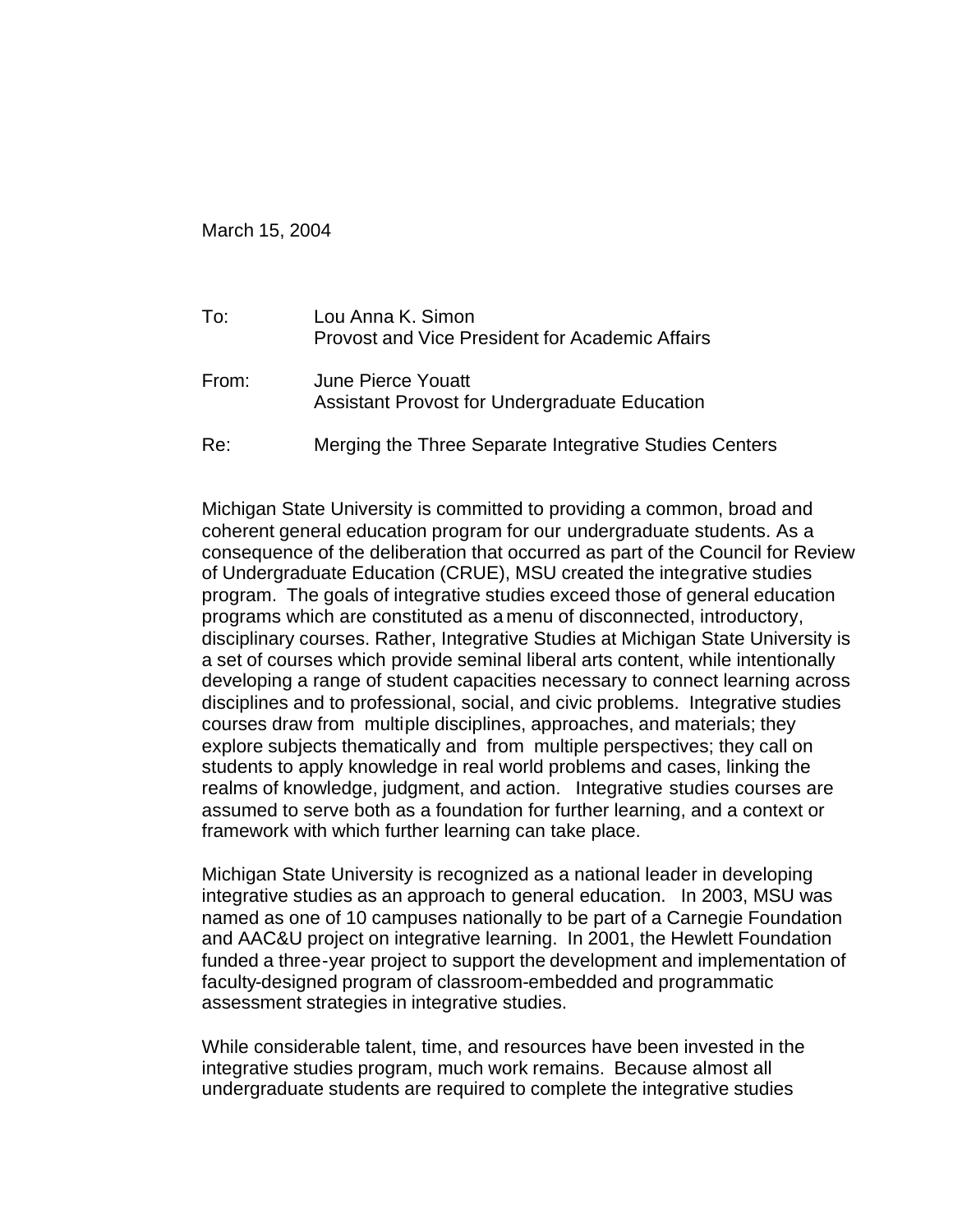courses, and almost all faculty teach students who have been part of the program, there is on-going critique of the program. The recent focus conversations on the Future of the Liberal Arts and Sciences sharpened some of the criticisms and concerns about the program. These concerns need to be specifically addressed if MSU is to realize the vision and the potential of integrative studies, as conceptualized in the CRUE report.

Concerns articulated about integrative studies in commentary to date on the Future of the Liberal Arts and Sciences and on the *Realizing the Vision* blue print included:

\*inadequate attention to critical and emerging issues as a basis for thematic studies in integrative studies

\*under-utilization of distinguished, award winning faculty

\*involvement of a limited number of faculty from a limited number of departments

\*uneven quality across the areas of integrative studies and within the offerings in an area of integrative studies

\*uneven support for integrative studies across the three colleges currently responsible for integrative studies

\*uneven use of technology and other innovative teaching methods across the areas of integrative studies

\*rigidity in the delivery model of integrative studies (3 and 4 credit courses), creating difficulties in transfer and in study abroad options

\*purposes/outcomes which are not clearly understood by faculty or students

\*limited study abroad options

\*inadequate vertical or horizontal integration within integrative studies

\*disengagement of professional colleges from integrative studies program

\*inadequate articulation between integrative studies and professional majors

\*inadequate articulation between integrative studies and other general education requirements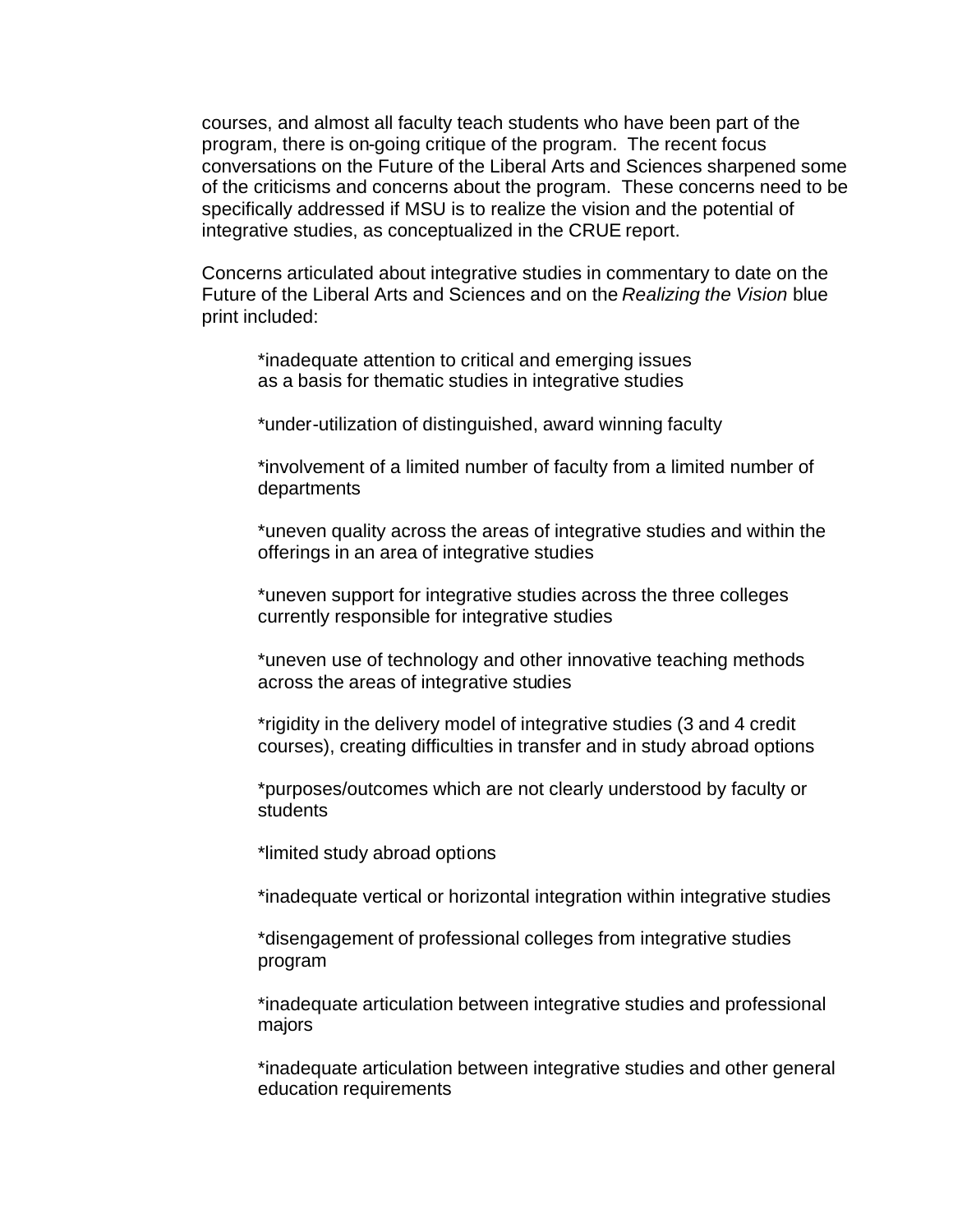\*inadequate articulation between integrative studies courses and requirements, and the strength of departmental offerings

Building a stronger integrative studies program calls for greater coherence and articulation across disciplines and across the University. Creating a single, merged Center for Integrative Undergraduate Studies will facilitate that goal. A single Center has the potential to focus the work, resources, and purposes of integrative studies.

Thus, in advancing the initiative to strengthen the coherence and organization of the undergraduate experience at Michigan State University as a part of the *Realizing the Vision* blueprint, the formal consolidation of the three, separate, integrative studies centers into one center, jointly reporting to the liberal arts and sciences deans with oversight by the Assistant Provost for Undergraduate Education, should proceed immediately. A merged Center for Undergraduate Integrative Studies will yield increased coherence across the areas as well as a strengthened capacity to rethink better ways of balancing department and college and university obligations to our students, a combination of resources, increased visibility of the program, enhanced oversight and review of the program and its courses, more attention to connections among and across colleges, and focused development of new initiatives. Savings in administrative costs should be used to support Integrative Studies program initiatives.

Merging the three centers, however, is not adequate to meet the goals of a consolidated center unless there is deliberate attention to the current concerns about and potential for integrative studies. Thus, I am recommending that an initial Review Committee be charged with a set of tasks which will serve as a platform for the merged center.

In anticipation of and in preparation for a July 1, 2004 effective date for the establishment of the Center for Undergraduate Integrative Studies, the Office of the Provost will convene a faculty review committee charged to complete the following tasks by May 31, 2004:

- ?? Assess current level of resources supporting integrative studies across all three centers and colleges
- ?? Review summary of the status of the current program
- ?? Assess campus-wide support and potential resources for the development of integrative studies
- ?? Identify a process for recruiting a cohort of faculty to provide intellectual leadership for integrative studies . These faculty form a collective, not only of those faculty who regularly teach integrative studies courses, but also of faculty who tend to the balance and array of courses across the different domains. This faculty leadership team would commence their work summer, 2004, focusing particularly on curricular review,